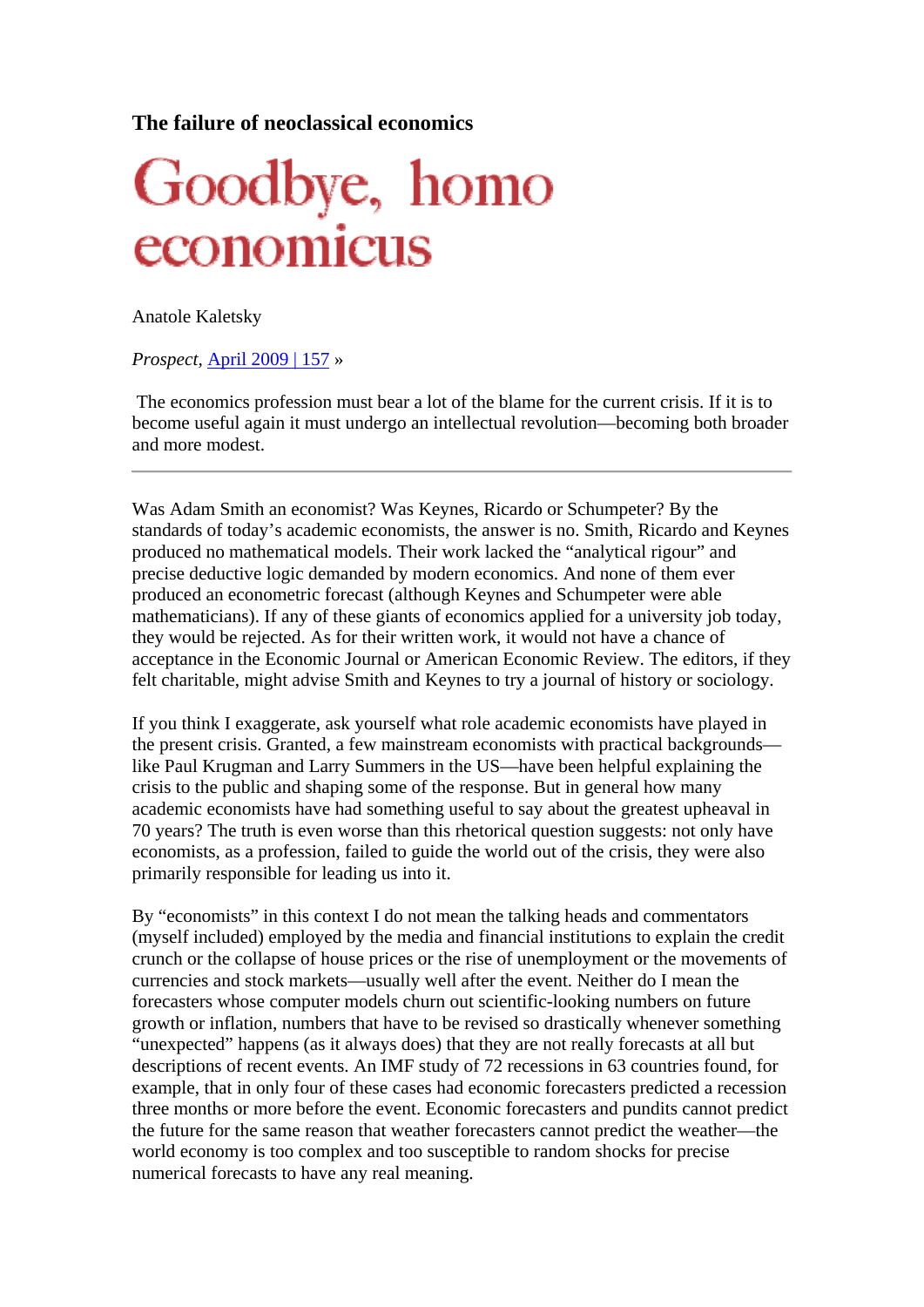This doesn't mean that economics is useless, any more than unreliable weather forecasts should lead us to ignore Newton's laws of motion, on which they rely. But economics should recognise that, as a discipline, it cannot be about predicting, but is instead about explaining and describing. Smith, Ricardo and Schumpeter explained why market economies generally work surprisingly well, often in defiance of common-sense expectations. Others have explained why capitalist economies can fail very badly and what then needs to be done. This was the mission of Keynes, Milton Friedman, Walter Bagehot and, in his way, Karl Marx. And the economists who got us into this mess saw themselves as the self-proclaimed successors of these great theorists. Many of them are the academics who win Nobel prizes, or dream of winning them, and who regard themselves as intellectually superior to the journeymen who work for banks and governments, never mind the populist hoi polloi whose musings appear in newspaper columns or on television.

Academic economists have thus far escaped much blame for the crisis. Public anger has focused on more obvious culprits: greedy bankers, venal politicians, sleepy regulators or reckless mortgage borrowers. But why did these scapegoats behave in the ways they did? Even the greediest bankers hate losing money so why did they take risks which with hindsight were obviously suicidal? The answer was beautifully expressed by Keynes 70 years ago: "Practical men, who believe themselves to be quite exempt from any intellectual influence, are usually the slaves of some defunct economist. Madmen in authority, who hear voices in the air, are distilling their frenzy from some academic scribbler of a few years back."

What the "madmen in authority" heard this time was the distant echo of a debate among academic economists begun in the 1970s about "rational" investors and "efficient" markets. This debate began against the backdrop of the oil shock and stagflation and was, in its time, a step forward in our understanding of the control of inflation. But, ultimately, it was a debate won by the side that happened to be wrong. And on those two reassuring adjectives, rational and efficient, the victorious academic economists erected an enormous scaffolding of theoretical models, regulatory prescriptions and computer simulations which allowed the practical bankers and politicians to build the towers of bad debt and bad policy.

It was, of course, always recognised that economies may fail to satisfy the conditions for "perfectly efficient" markets; that there are frequently "market failures" due to lack of competition, uneven disclosure of information, tax distortions and so on. But the emphasis on market failure by politicians, especially Gordon Brown, who wanted to justify government intervention, was itself a testament to a faith in rational expectations and efficient markets. For explicit evidence of market failure, whether in the form of anti-competitive collusion or false information or some other distortion, came to be seen as a necessary precondition for any interference with market forces. In the absence of such explicit evidence of market failure it was taken as axiomatic that competitive markets would deliver rational and efficient results. This is a point first made by John Kay in "The Failure of Market Failure," (Prospect, August 2007) and elaborated by Will Hutton and Philippe Schneider in a 2008 essay for the National Endowment for Science Technology and the Arts.

Which brings us to the causes of the present crisis. The reckless property lending that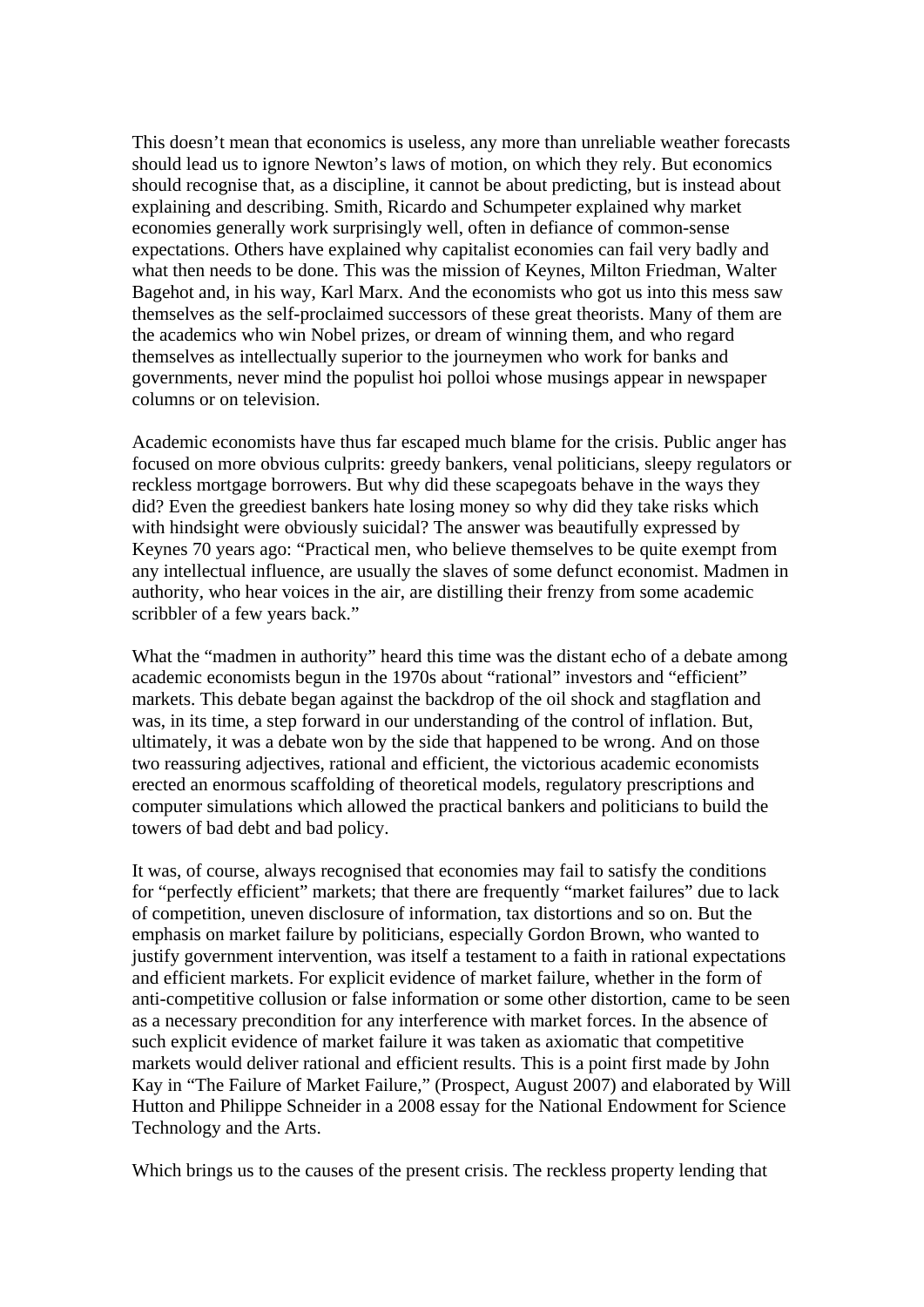triggered this crisis only occurred because rational investors assumed that the probability of a fall in house prices was near zero. Efficient markets then turned these assumptions into price-signals, which told the bankers that lending 100 per cent mortgages or operating with 50-to-1 leverage was safe. Similarly, regulators, who allowed banks to determine their own capital requirements and private rating agencies to establish the value at risk in mortgages and bonds, took it as axiomatic that markets would automatically generate the best possible information and create the right incentives for managing risks.

Equally pernicious were the new "mark-to-market" accounting methods that vastly exaggerated the boom. These allowed banks to declare ever-rising profits and pay traders huge bonuses, not out of gains actually realised by selling appreciating assets, but out of paper profits which assumed that Bank A could sell its assets in unlimited quantities at the last price recently achieved by Bank B. Of course, when the herd of banks that had previously been buyers of mortgages and other dodgy assets suddenly all turned round and became sellers, the paper profits created by "mark-to-market" accounting immediately vanished—but the bonuses and dividends that were paid out in real money, on the basis of these illusory profits, could not be so readily reversed. Today this same Alice in Wonderland accounting is working in the opposite direction exaggerating the bust by forcing all banks to declare huge losses on the basis of fire-sale prices, which bear no relation to the true economic values of the assets involved.

A final event that turned crisis into disaster last year was the upsurge in oil and commodity prices. This too was linked to the faith in rational and efficient markets. The sudden escalation of oil and food prices in early 2008 was obviously a speculative panic, but governments around the world refused to understand this because of their assumption that the market is always right. Instead of introducing tighter market regulation to tame oil and food prices, governments and central banks assumed the commodity speculation reflected inflationary risks and responded by delaying interest rate cuts.

\*\*\*

The scandal of modern economics is that these two false theories—rational expectations and the efficient market hypothesis—which are not only misleading but highly ideological, have become so dominant in academia (especially business schools), government and markets themselves. While neither theory was totally dominant in mainstream economics departments, both were found in every major textbook, and both were important parts of the "neo-Keynesian" orthodoxy, which was the endresult of the shake-out that followed Milton Friedman's attempt to overthrow Keynes. The result is that these two theories have more power than even their adherents realise: yes, they underpin the thinking of the wilder fringes of the Chicago school, but also, more subtly,



they underpin the analysis of sensible economists like Paul Samuelson.

The rational expectations hypothesis (REH), developed by two Chicago economists,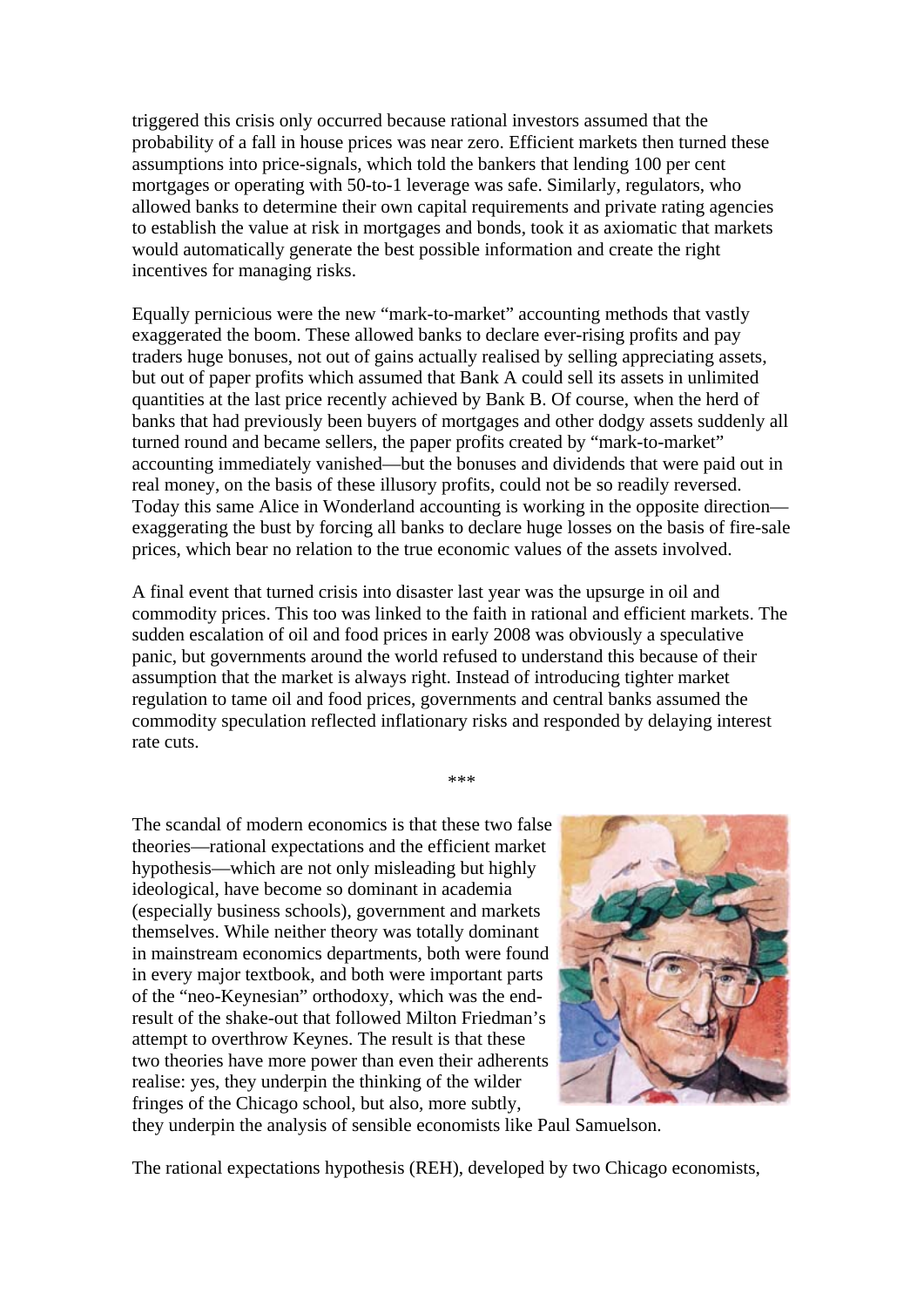Robert Lucas and Thomas Sargent in the 1970s, asserted that a market economy should be viewed as a mechanical system that is governed, like a physical system, by clearlydefined economic laws which are immutable and universally understood. Despite its obvious implausibility and the persistent attacks on it, especially from the left, REH has continued to be regarded by universities and funding bodies as the most acceptable foundation for serious academic research. In their recent book Imperfect Knowledge Economics, two American professors, Roman Frydman and Michael Goldberg, complain that "all graduate students of economics—and increasingly undergraduates too—are taught that to capture rational behaviour in a scientific way they must use REH." In Britain too the REH orthodoxy has remained far more powerful than is often realised. As David Hendry, until recently head of the Oxford economics department, has noted: "Economists critical of the rational expectations based approach have had great difficulty even publishing such views, or maintaining research funding. For example, recent attempts to get ESRC funding for a project to test the flaws in rational expectations based models was rejected. I believe some of British policy failures have been due to the Bank accepting the implications [of REH models] and hence taking about a year too long to react to the credit crisis."

\*\*\*

Why did this abstract theory become so powerful and why is its influence still so damaging? The answer lies in the interaction of economics and political ideology. REH was originally developed by the Chicago disciples of Milton Friedman as a completion and entrenchment of the counter-revolution against Keynesian economics. REH posited a world in which Keynesian policies could never work because everyone had come to believe the monetarist doctrine that government spending would ultimately generate inflation—and because everyone believed this, they would follow their rational expectations by immediately raising prices and wages, thereby precluding even a transient increase in jobs.

Although there was never any empirical evidence for REH, the theory took academic economics by storm for two reasons. First, the assumptions of clearly-defined laws and identical expectations were easily translated into simple mathematical models—and this mathematical tractability soon came to be viewed as a more important academic objective than correspondence to reality or predictive power. Models based on rational expectations, insofar as they could be checked against reality, usually failed statistical tests. But this was not a deterrent to the economics profession. In other words, if the theory doesn't fit the facts, ignore the facts. How could the world have allowed such crassly unscientific attitudes to dominate a serious academic discipline, especially one as important to society as economics?

The answer lies, ironically, in the fact that economics is so politically important: the second great merit of rational expectations lay in its key ideological conclusion—that deliberate policies of macroeconomic stimulus by governments and central banks could never reduce unemployment and would merely exacerbate inflation. That government activism was doomed to failure was exactly what politicians, central bankers and business leaders of the Thatcher and Reagan periods wanted to hear. Thus it quickly became established as the official doctrine of the political and economic establishments in America—and from this powerful position it was able to conquer the entire academic world.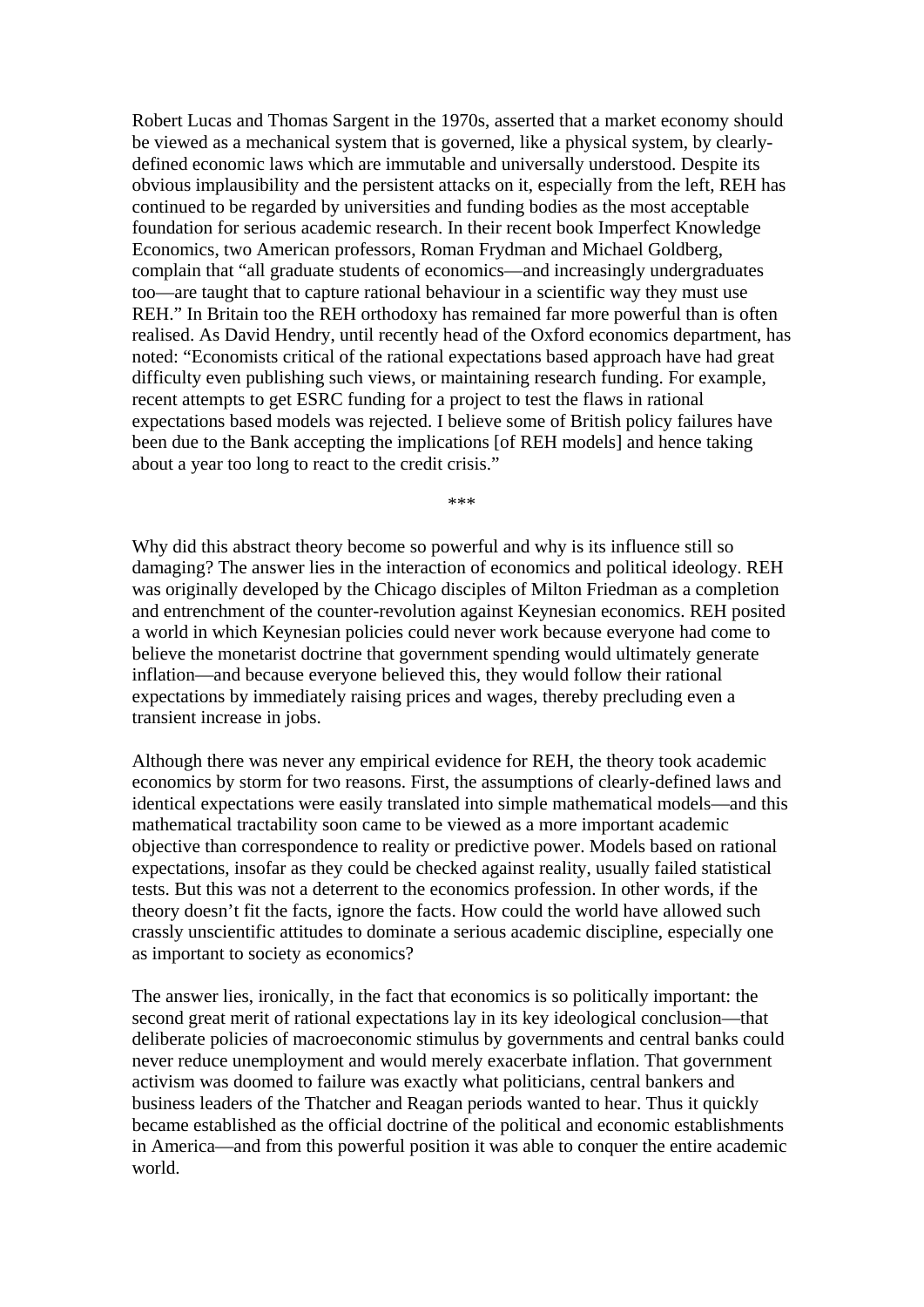To make matters worse, rational expectations gradually merged with the related theory of "efficient" financial markets. This was gaining ground in the 1970s for similar reasons—an attractive combination of mathematical and ideological tractability. This was the efficient market hypothesis (EMH), developed by another group of Chicagoinfluenced academics, all of whom received Nobel prizes just as their theories came apart at the seams. EMH, like rational expectations, assumed that there was a welldefined model of economic behaviour and that rational investors would all follow it; but it added another step. In the strong version of the theory, financial markets, because they were populated by a multitude of rational and competitive players, would always set prices that reflected all available information in the most accurate possible way. Because the market price would always reflect more perfect knowledge than was available to any one individual, no investor could "beat the market"—still less could a regulator ever hope to improve on market signals by substituting his own judgement. But if prices perfectly reflected all information, why did these prices constantly fluctuate and what did such movements mean? EMH cut this Gordian knot with a simple assumption: market movements are meaningless random fluctuations, equivalent to tossing a coin or a drunken sailor's "random walk."

This anarchic-sounding view was actually very reassuring. If market movements were really like coin-tosses, they might be totally irregular in the short term, but very predictable over longer periods, like the takings of a casino. Specifically, the cointossing and random walk analogies could be shown to imply what statisticians call a "normal" or Gaussian probability distribution. And the mathematics of Gaussian distributions (plus what is called the "law of large numbers") reveals that catastrophic disturbances are vanishingly unlikely to occur. For example, if the daily fluctuations on Wall Street follow a normal distribution, it is possible to "prove" that the odds of a oneday movement greater than 25 per cent are about one in three trillion. The fact that at least four statistically "impossible" financial events occurred in just 20 years—in stock markets in 1987, bonds in 1994, currencies in 1998 and credit markets in 2008—would by normal standards, have meant the end of EMH. But as in the case of rational expectations, the facts were rejected while the theory continued to reign supreme, albeit with some recalibration.

Why did such discredited theories flourish? Largely because they justified whatever outcomes the markets happened to decree—laissez-faire ideology, big salaries for top executives and billions in bonuses for traders. And, conveniently, these theories were regarded as the gold-standard by academic economists who won Nobel prizes.

\*\*\*

So what is to be done? There are two options. Either economics has to be abandoned as an academic discipline, becoming a mere appendage to the collection of industrial and social statistics. Or it must undergo an intellectual revolution. The dominant research programmes must be recognised as failures and instead of using oversimplified assumptions to create mathematical models that purport to give precise numerical conclusions, economists must re-open their subject to a range of speculative approaches, drawing insights from history, psychology and sociology, and applying the methods of historians, political theorists and even journalists, not just mathematicians and statisticians. At the same time, they must limit their ambitions to explaining only what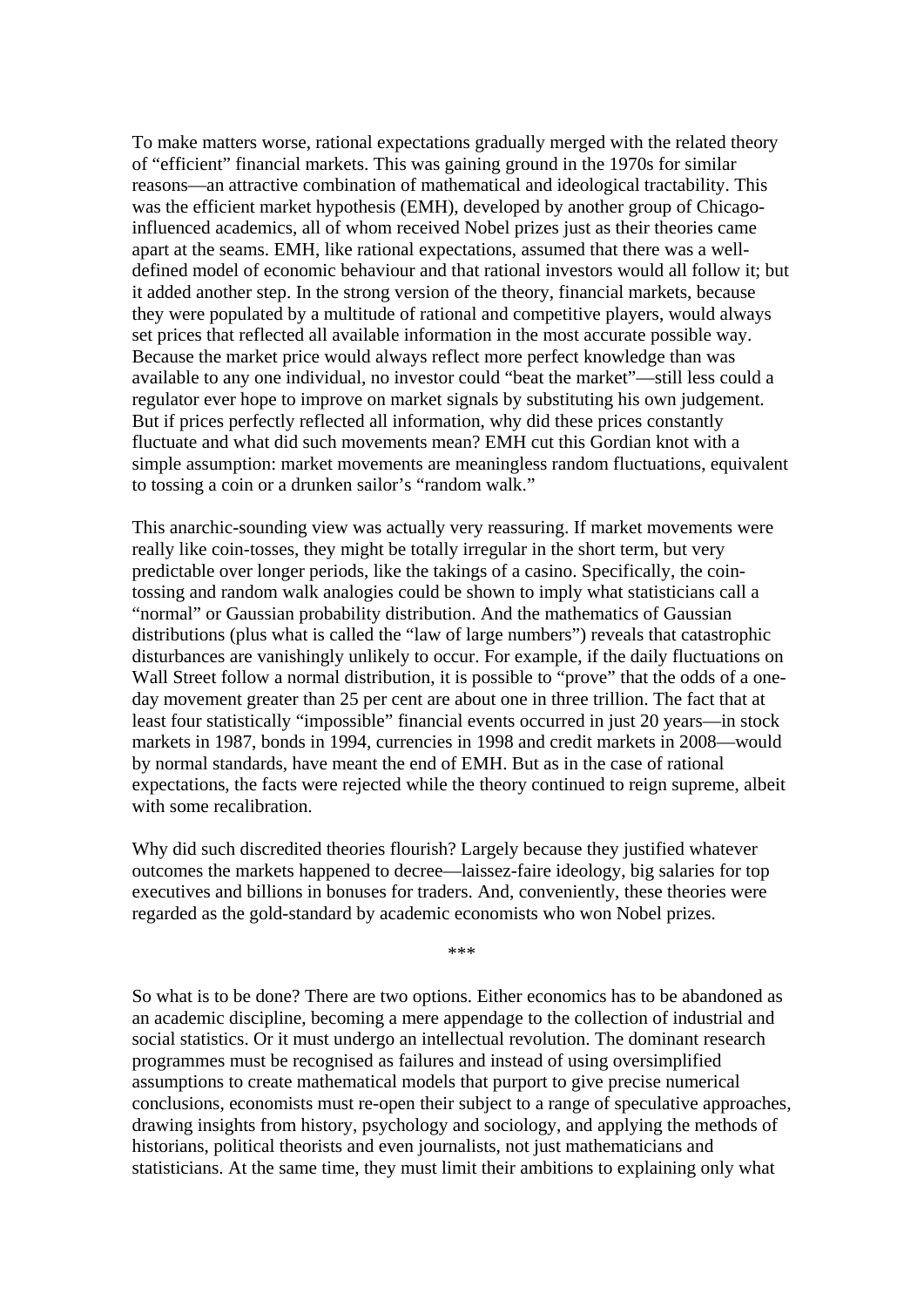the tools of economics allow you to understand.

Many such approaches—based on psychology, sociology, control engineering, chaos theory and even Freudian analysis—have been attempted. The most widely publicised recently has been behavioural economics. Popularised by Robert Shiller, the Yale professor whose bestselling book, Irrational Exuberance, is said to have predicted the dotcom crash and subprime crisis, behavioural economics considers a world in which investors and businesses are motivated by crowd psychology and Keynes's "animal spirits" rather than the careful calculation of rational expectations. It is, however, the least radical of the alternative approaches since it doesn't challenge the ideological assumption of REH—that booms, busts and recessions are all caused by various types of market failure and therefore that breakdowns in laissez-faire capitalism could, at least, in principle be prevented by making markets even more "perfect." Partly because of this ideological compatibility, academic economics has not found it too difficult to embrace the behavioural approach.

More challenging to the orthodoxy of academic economics have been approaches that rejected the principle that economic behaviour could be described by precise mathematical relationships at all. Benoit Mandelbrot, one of the great mathematicians of the 20th century, who pioneered the analysis of chaotic and complex systems, describes, in The (Mis)behaviour of Markets, how economists ignored 40 years of progress in the study of earthquakes, weather, ecology and other complex systems, partly because the non-Gaussian mathematics used to study chaos did not offer the precise answers of EMH. The fact that the answers provided by EMH were wrong seemed no deterrent to "scientific" economics.

Even more striking examples of the cognitive dissonance in academic attempts to use mathematics as a basis for "scientific" economics are provided by Frydman and Goldberg in Imperfect Knowledge Economics. IKE, as the authors call their research programme, explicitly challenges the assumption of rational expectations that there is, at least in theory, a "right" model of how the economy works. Instead IKE draws on the insight of Keynes and Hayek that the fundamental problems of macroeconomics all derive ultimately from one inexorable fact: a capitalist economy is far too complex for any of its participants to have any exact knowledge, especially about future events, even if markets are perfectly efficient. This means that businesses and investors will quite rationally operate on a wide variety of different economic assumptions—and far from being irrational such divergent behaviour is the essential ingredient of capitalism that makes entrepreneurship and financial markets work. Building on the concept of "reflexivity" popularised by George Soros—that market expectations that initially appear false can actually change reality and become self-fulfilling—IKE discusses a world in which market participants with diverse views about the laws of economics change macroeconomic conditions by changing these views. By formalising such insights, IKE generates "qualitative" forecasts of currency movements—and these "fuzzy" numbers turn out to be closer to actual movements in exchange rates than the "sharp" predictions of rational expectations models, which are precise but invariably precisely wrong.

All such heterodox approaches have two features in common—they reject the ideological orthodoxies of rational expectations and efficient markets and the equally stifling methodological demand that economic insights must be expressed in